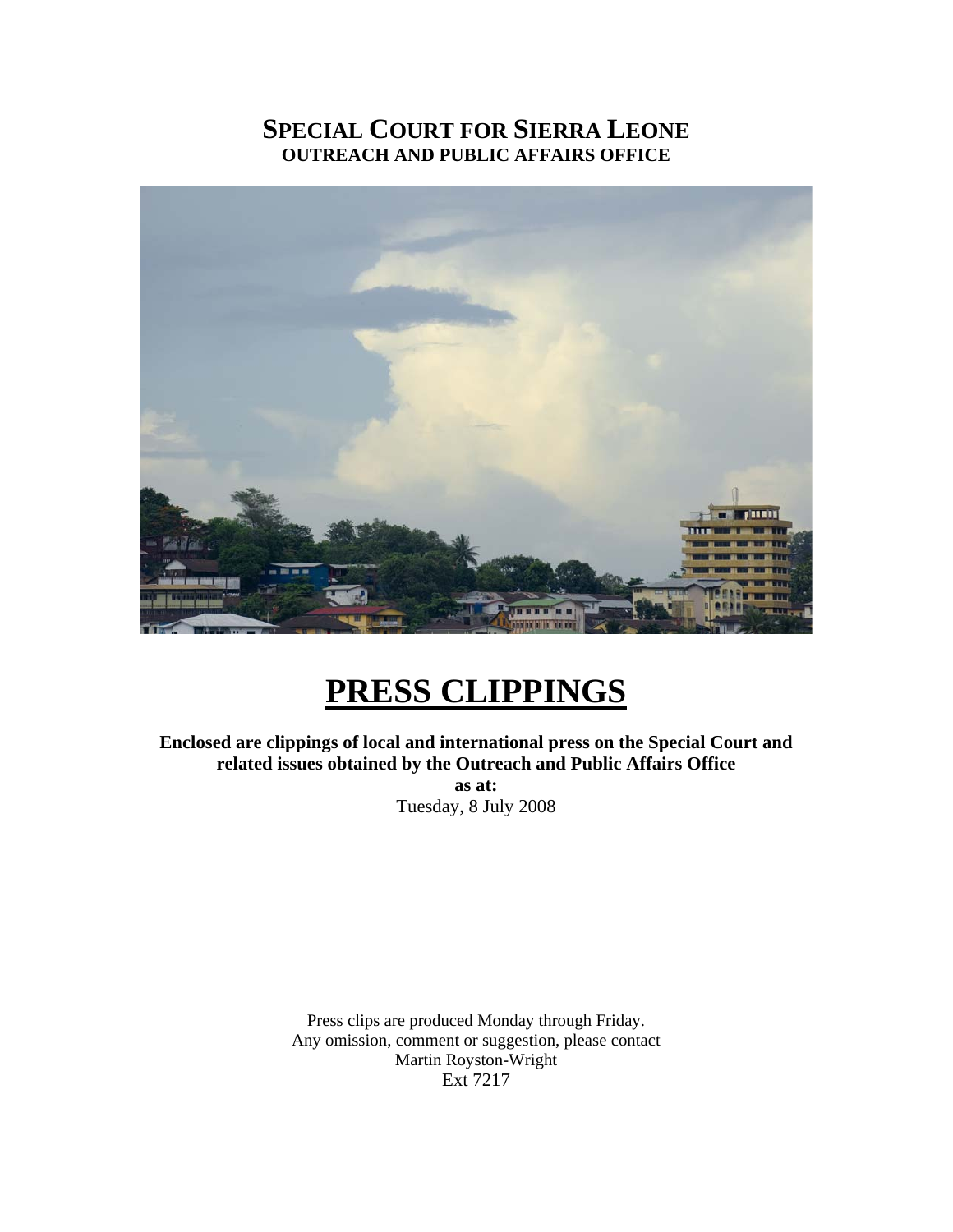| ٦ |   |         |  |
|---|---|---------|--|
|   | ٠ | I<br>۰, |  |
|   |   |         |  |
|   |   |         |  |

| <b>International News</b>                                                      |           |  |  |  |  |
|--------------------------------------------------------------------------------|-----------|--|--|--|--|
| The Case Against Anonymous Prosecution Witnesses / Guardian                    | Page 3    |  |  |  |  |
| Corridors of Power / New Vision                                                | Page 4    |  |  |  |  |
| UNMIL Public Information Office Complete Media Summaries / UNMIL               | Pages 5-6 |  |  |  |  |
| Bosnia and Herzegovina: Local Courts Face Obstacles in War Crimes Trials / HRW | Pages 7-8 |  |  |  |  |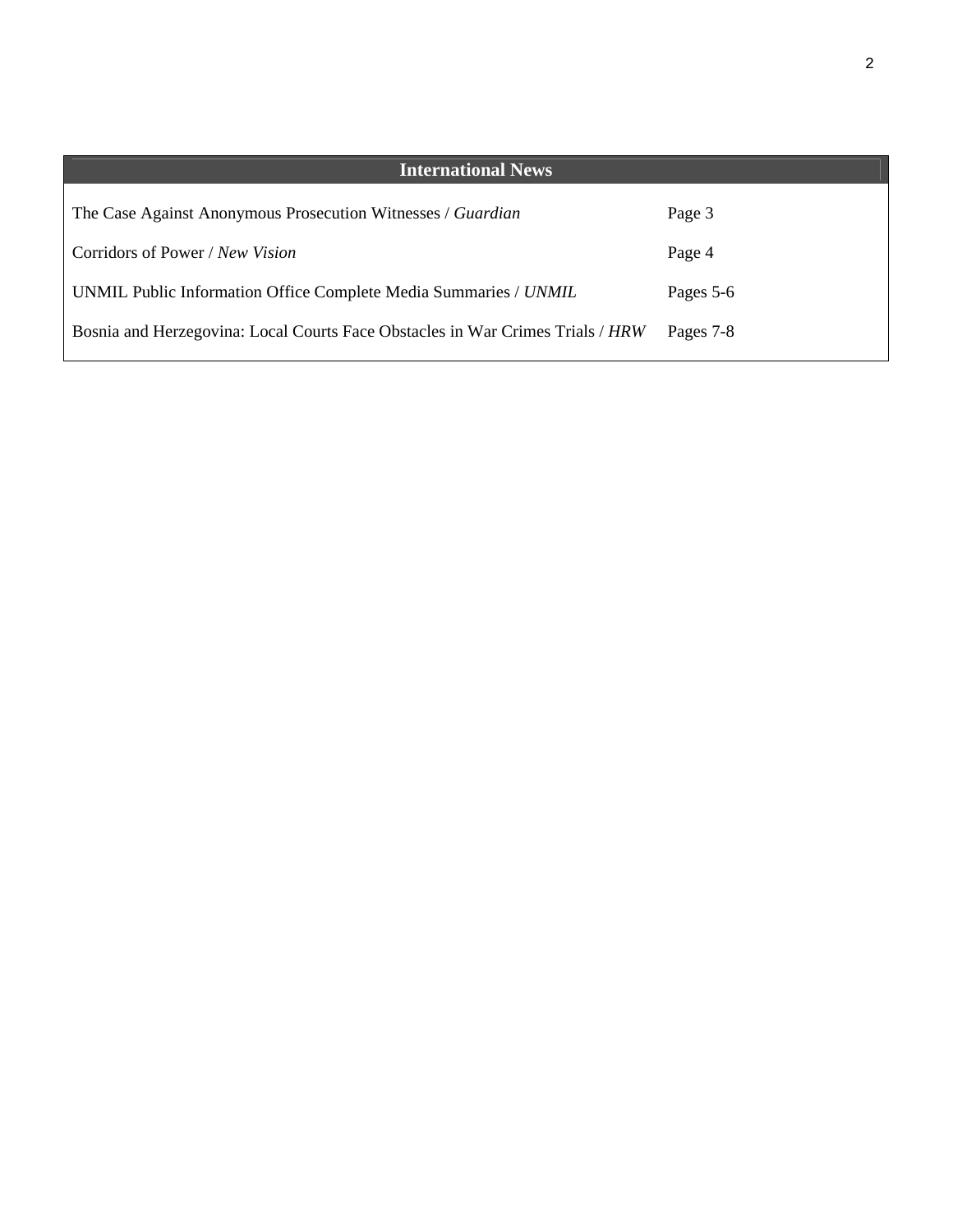# The Guardian (UK) Thursday, 10 July 2008 Opinion

#### **The case against anonymous prosecution witnesses**

Geoffrey Robertson is right to attack the government's proposals to permit anonymous prosecution witnesses in criminal trials as "the most serious single assault on liberty in memory" (There can be no fair trials with this perjurer's charter, July 8). However, as a former president of the special court for Sierra Leone, he should know that the abusive use of anonymous witnesses has become the norm in those international criminal tribunals he otherwise supports.

At the international criminal tribunal for the former Yugoslavia, for instance, some 40% of the prosecution's witnesses are anonymous, ie they appear in court with their identity hidden from the public and the defence. This is in addition to the fact that much of their testimony is also given in secret - the transcripts are simply censored so that the public can never know what has been said in court. Numerous are the defendants who have been sent to prison on the basis of such evidence, or who have been subject to a pre-conviction sentence by being forced to stand trial for many years while such testimony is presented.

Robertson rightly condemns these proposals for Britain because they violate the right of every defendant to challenge his accusers. But international criminal justice is based on the same tacit presumption of the defendant's guilt which has inspired them. As a result, the procedures in international tribunals have been a gross travesty of due process for years.

**John Laughland,** 

Bath

Having spent three decades defending rape survivors, we are aghast at the witness anonymity bill now before parliament. Rape survivors are anonymous in the media, not in the witness box.

This bill proposes that the accused should not know who is accusing them, and therefore should not be able to challenge or appeal the evidence against them. The excuse is that some witnesses are afraid to come forward. But for every such case there are many where witnesses do come forward but they are not interviewed and/or their evidence is lost or dismissed or they are not called to give evidence in court. We have seen case after case destroyed by police and CPS bias and inefficiency. This is not only true of reported rape, with its shocking 6% conviction rate. Racist assaults, for example, have a 7% conviction rate.

We are now helping a rape survivor facing a workplace disciplinary procedure based on anonymous accusations. She believes the man who raped her is behind them, but cannot defend herself since her accuser cannot be challenged. To extend such grotesque injustice to the criminal courts would destroy any hope of justice.

Some of the rape victims we fight for are asylum seekers who have fled dictatorships where the word of the police is enough to get people locked up for any crime, guilty or innocent. The same will be true in Britain if anonymity prevails.

**Cristel Amiss,** Black Women's Rape Action Project **Ruth Hall**, Women Against Rape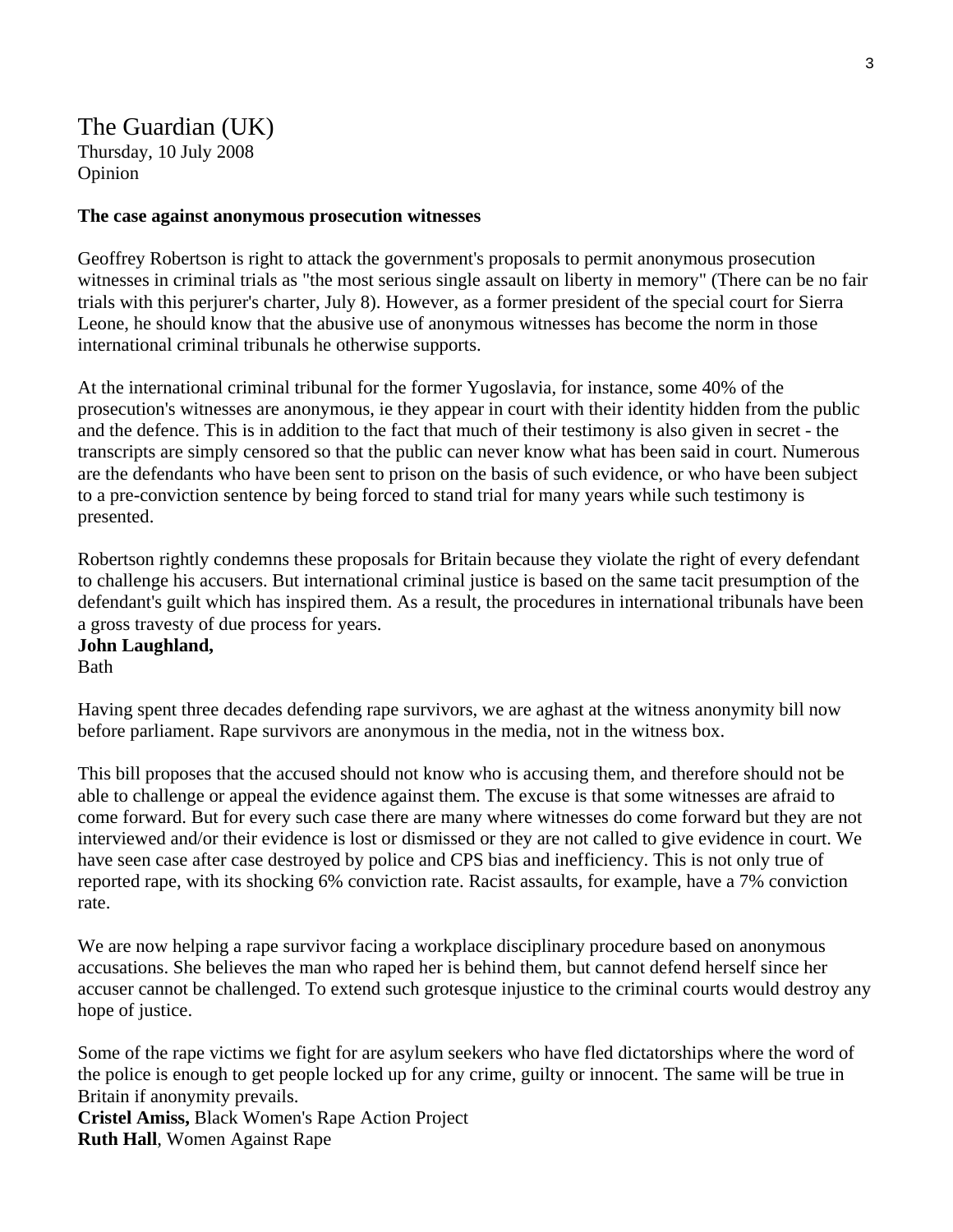# New Vision (Uganda) Wednesday, 9 July 2008

# **Corridors Of Power (Excerpt)**

-SNIP-

#### **Judges for export**

As Uganda grapples with various commodities to export, Justice James Ogoola has found out the country could start exporting judges and international criminal lawyers. During a seminar organised by the Advocates for International Law at Grand Imperial Hotel, Ogoola informed the audience that Justice Julia Ssebutinde had worked at the International Criminal Court, then Justice Akiiki Kiiza had spent two to three years in Sierra Leone working on war crimes and Justice Ibanda Nahamya is in Sierra Leone attached to International Criminal Court. "In this matter of international criminal justice, Uganda has become an exporter of judges," he remarked.

-SNIP-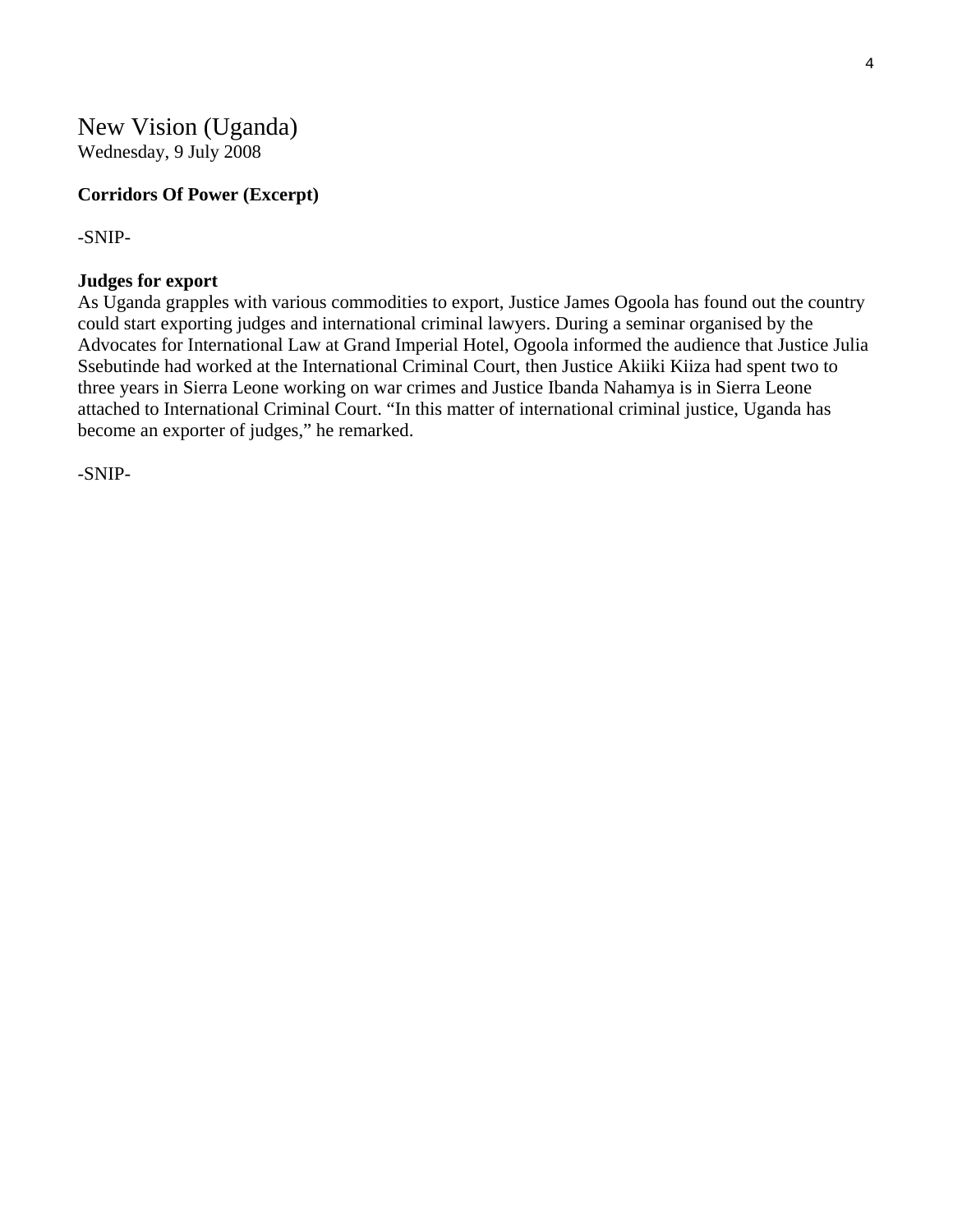

United Nations Mission in Liberia (UNMIL)

# **UNMIL Public Information Office Complete Media Summaries 9 July 2008**

*[The media summaries and press clips do not necessarily represent the views of UNMIL.]* 

# **Newspaper Summary**

#### **Solicitor General Cautions Against "Midnight" Travels**

(The News, The Inquirer, National Chronicle, Heritage)

- Solicitor General, Cllr. Tiawon Gongloe has warned the public against travelling at night on grounds that most of the killings in Monrovia and its environs occur at night.
- Cllr. Gongloe made the assertion yesterday after he was rejected by the House of Representative as a proxy for Justice Minister Philip Banks.
- The Inquirer and News newspapers report that the House had cited Minister Banks to address the wave of insecurity in Monrovia and its environs.

#### **Serve as Models of Professional Policing***,* **Deputy UN Envoy Liberian Urges Police**

(Public Agenda, Heritage, The Informer, New Democrat)

- The media reports that members of the Liberia National Police (LNP) have been urged to aim at making their organisation a great example of professional policing that could help regain the full trust and confidence of the Liberian public.
- Speaking at the close of a five-day Strategic Development Workshop for key LNP Officers, held in the Ghanaian capital, Accra, the Deputy Special Representative of the Secretary-General for the Rule of Law, Ms. Henrietta Mensa-Bonsu, called on the LNP to redesign its structures, processes and operations to make them more responsive to the needs and expectations of citizens.
- Also addressing the closing session, the Deputy Minister for Administration and Public Safety, Ms. Ceaineh Johnson, highlighted the systemic challenges faced by the LNP including limited logistical and financial resources.

#### **GAC, Finance in Yet Another Wrangle**

(Heritage, Daily Observer, Public Agenda, The Informer)

- The General Auditing Commission (GAC) has seriously objected to statements made by Acting Finance Minister Tarnue Marwolo that the Commission has capacity problem.
- Addressing a news conference yesterday, the GAC's Communications Officer, James Jensen described Marwolo's statement as "falsehood" and one that has the inclination of bringing the Commission to public disrepute.
- Appearing before a Budget hearing in Monrovia, Minister Marwolo said the Ministry's decision to allot over US\$200,000 for professional and nonprofessional service as stipulated in the 2008/2009 Draft Fiscal Budget is intended to hire professional auditors as the GAC has a problem with the requisite capacity to handle professional audits.

#### **Students Sign Anti-Violence Resolution**

(The Inquirer, National Chronicle, The Analyst)

• Students of 25 public and private schools in the Monrovia area have signed a resolution against violence.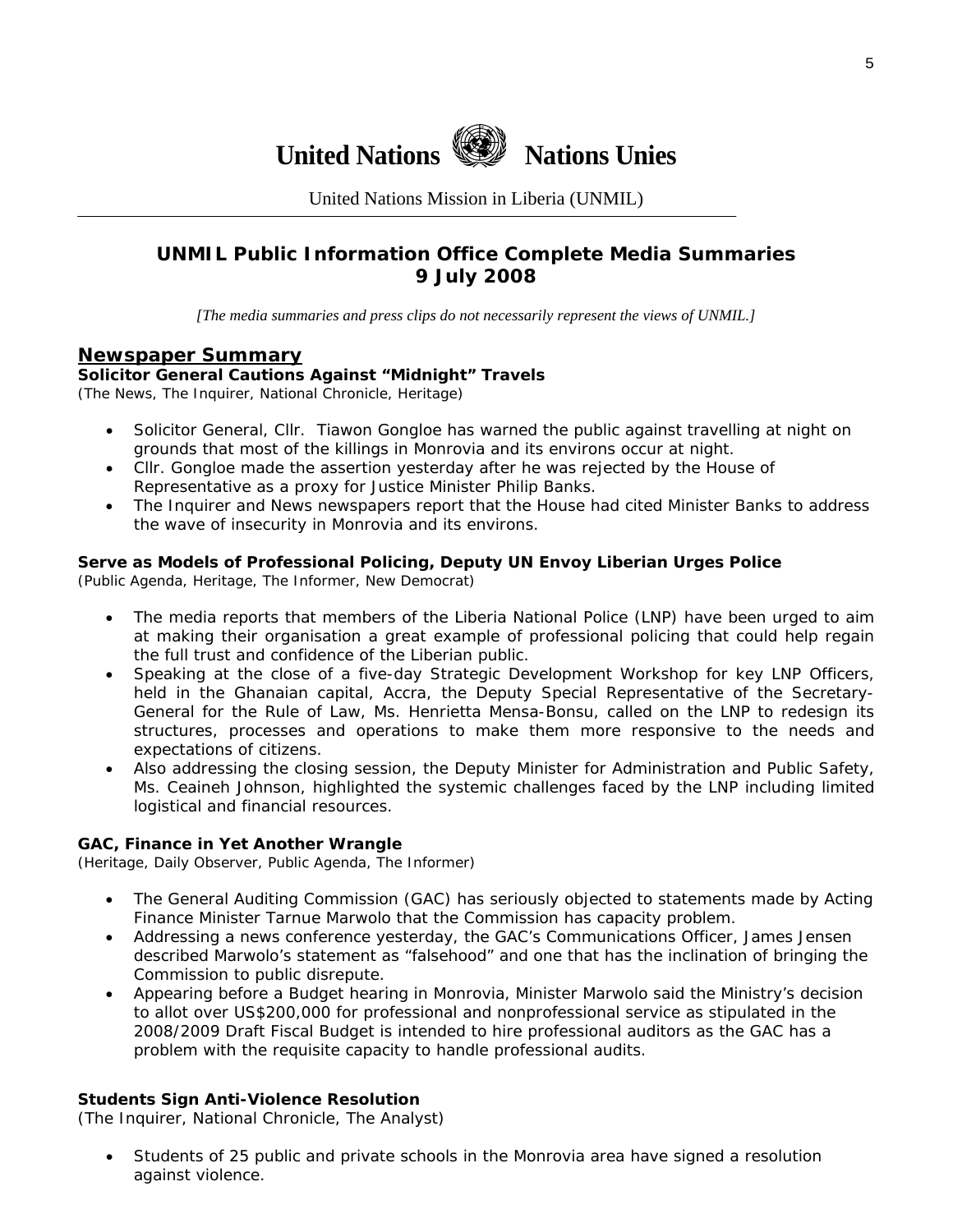- The schools including the W.V.S. Tubman, J.J. Roberts, Calvary Baptist, Len Miller and St. Peters Lutheran High schools in a three-count resolution pledged not to support or participate in any form of violence as a means of addressing problems.
- Speaking at the programme, President Ellen Johnson Sirleaf commended the students and called on them to make the resolution against violence a part of their daily undertakings.
- The President then urged the students to join government in its effort to reduce poverty and make the PRS a "live document".

#### **I Am Not a War Actor, President Sirleaf Reacts to Observer Story**

(Daily Observer)

- President Ellen Johnson Sirleaf has reacted sharply to the Daily Observer's lead story of yesterday captioned "TRC Cites Lead War Actors".
- The paper said in a telephone call yesterday with the Publisher, the President took serious exception to the inclusion of her photograph among people who the newspapers described as "Lead War Actors" another name for warlords.
- But the paper said the story was only intended to show that the President was among those being cited by the Truth and Reconciliation Commission

# **Radio Summary**

#### **Star Radio** *(News culled today from website at 8:35 am)*

# **President Sirleaf Hosts the Press Today**

- An Executive Mansion release issued in Monrovia said President Ellen Johnson Sirleaf will today hold a major press conference at the Foreign Ministry, which is being used as the temporary seat of the Presidency.
- President Sirleaf is expected to address a number of national issues as well as the Poverty Reduction forum held in Berlin.
- The conference which comes in the wake of revelations of Fiscal inadequacies during the Budget debate at the Legislature, Monday's strike action by commercial drivers and the hardcost of living in the country will also provide the opportunity for interaction between the President and senior media practitioners.

*(Also reported on Truth F.M. and ELBC)*

# **Solicitor General Gongloe Warns the Public Against "Midnight" Travel**

*(Also reported on Truth F.M. and ELBC)*

# **Students Sign Anti-Violence Resolution**

*(Also reported on Truth F.M. and ELBC)*

# **Pre-trial in Margibi Massacre Case Continues Today**

- The pre-trial hearing of the murder case involving Senator Roland Kaine and others resumes today in Kakata, Margibi County.
- At today's hearing, Defense lawyers are expected to continue the cross-examination of the first state witness, Gibson Kpangbah.
- The second state witness, Emmanuel Cooper could begin testifying if both prosecution and defense lawyers complete the cross examination of Gibson.
- The pre-trial hearings are meant to establish whether the state has reason to hold the accused liable for the murder of 14 men killed in a land dispute.

*(Also reported on Truth F.M. and ELBC)* 

# **Lawmakers to Study Capital Offense Legislation, Says Vice President Boakai**

- Speaking at a news briefing yesterday, Vice President Joseph Boakai says the Legislature is closely studying whether or not to respect the global convention against capital offense.
- Vice President Boakai said the lawmakers are looking for the best way to handle the convention in the face of the prevailing crimes rate in Liberia and called on the UN Mission in Liberia (UNMIL) to help the Liberia National Police (LNP) tackle the situation.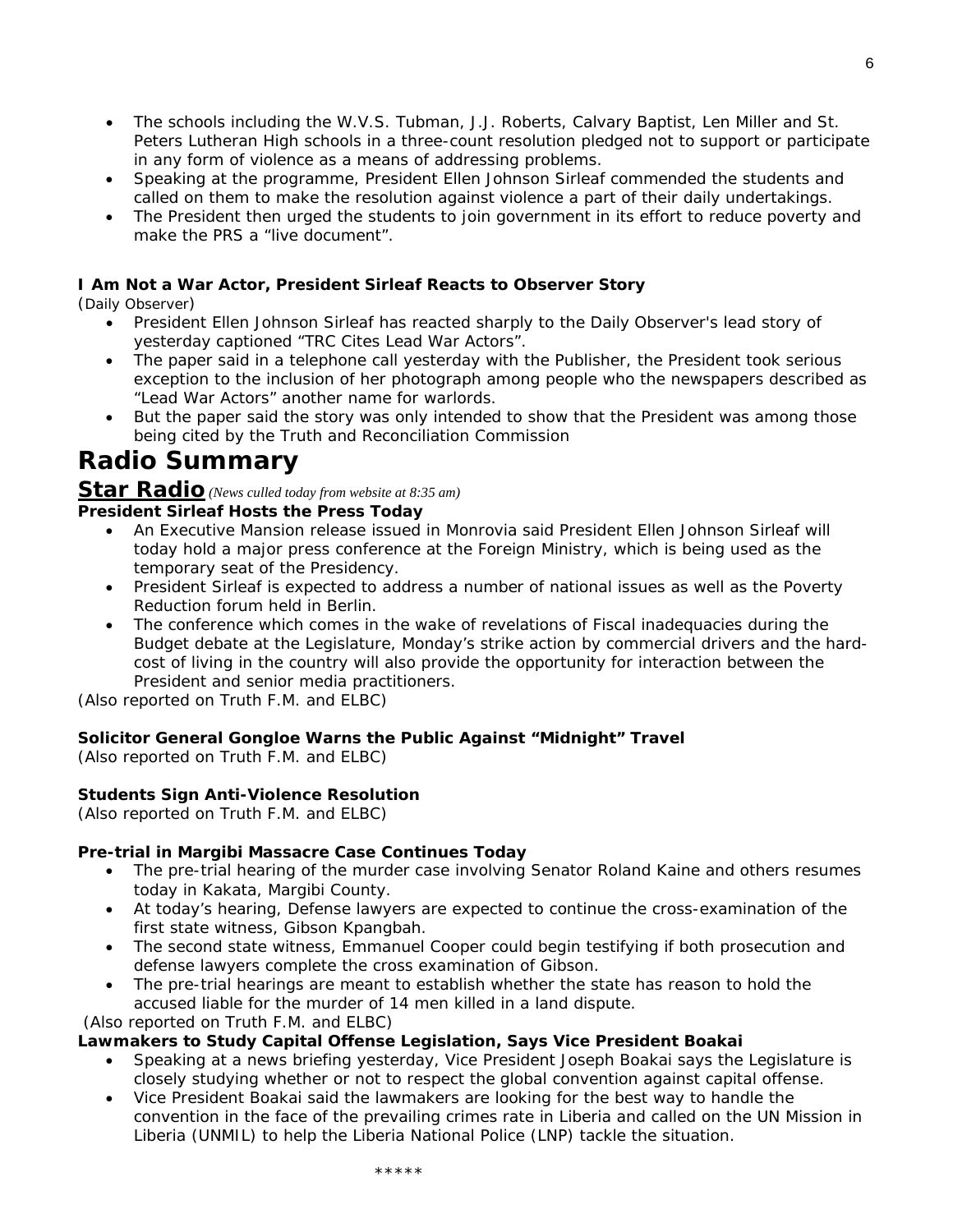# Human Rights Watch Friday, 10 July 2008 Press Release

# **Bosnia and Herzegovina: Local Courts Face Obstacles in War Crimes Trials Slow Progress May Create Impunity Gap for Many Perpetrators of Grave Crimes**

(Sarajevo, July 10, 2008) – Bosnia and Herzegovina's cantonal and district courts face serious challenges in their efforts to fairly and efficiently try cases of war crimes, crimes against humanity, and genocide, Human Rights Watch said in a new report released today. A sustained commitment by local authorities, as well as substantial international support, is needed to address the large backlog of cases, Human Rights Watch said.

" Local and national authorities in Bosnia should demonstrate the political will to ensure fair and effective trials can be held. "

Joshua Franco, researcher in the International Justice Program at Human Rights Watch

Still Waiting: Bringing Justice for War Crimes, Crimes against Humanity, and Genocide in Bosnia and Herzegovina's Cantonal and District Courts Report, July 10, 2008

It is estimated that several thousand unresolved case files involving very serious crimes committed during the 1992-95 war remain that may be tried before the cantonal courts in the Federation of Bosnia and Herzegovina and district courts in Republika Srpka (the two entities that make up Bosnia and Herzegovina). Yet, these trials have a fraction of the attention or support that similar trials received at the International Criminal Tribunal for the former Yugoslavia (ICTY) or the War Crimes Chamber of the State Court of Bosnia and Herzegovina.

"Victims have been waiting for more than a decade to see justice done," said Joshua Franco, researcher in the International Justice Program at Human Rights Watch. "Local and national authorities in Bosnia should demonstrate the political will to ensure fair and effective trials can be held."

The 71-page report, "Still Waiting: Bringing Justice for War Crimes, Crimes against Humanity, and Genocide in Bosnia and Herzegovina's Cantonal and District Courts," details the numerous practical and political problems impeding these trials.

The obstacles include that prosecutors' offices lack sufficient staff and generally do not specialize in one type of crime. Cooperation between prosecutors and police and between police across entity lines continues to be problematic. Witness protection measures are rarely, if ever, employed, and witness support services are generally not available. Prosecutors often fail to make use of available sources of evidence and do not take steps necessary to secure suspect attendance at trial. Defense attorneys generally lack access to training in relevant areas of law and are often inadequately, or not at all, compensated for their work. Some cantonal and district courts have yet to try a single case.

"Clearly, there are resource constraints in the entity justice systems, and the Bosnian authorities need to ensure that those doing effective work on these cases have the tools that they need," said Franco. "But resources cannot explain all of the shortcomings in these trials. Prosecutors, police, judges, and others who are not fulfilling their duty to investigate and try these cases need to be pressed to do more with what they have."